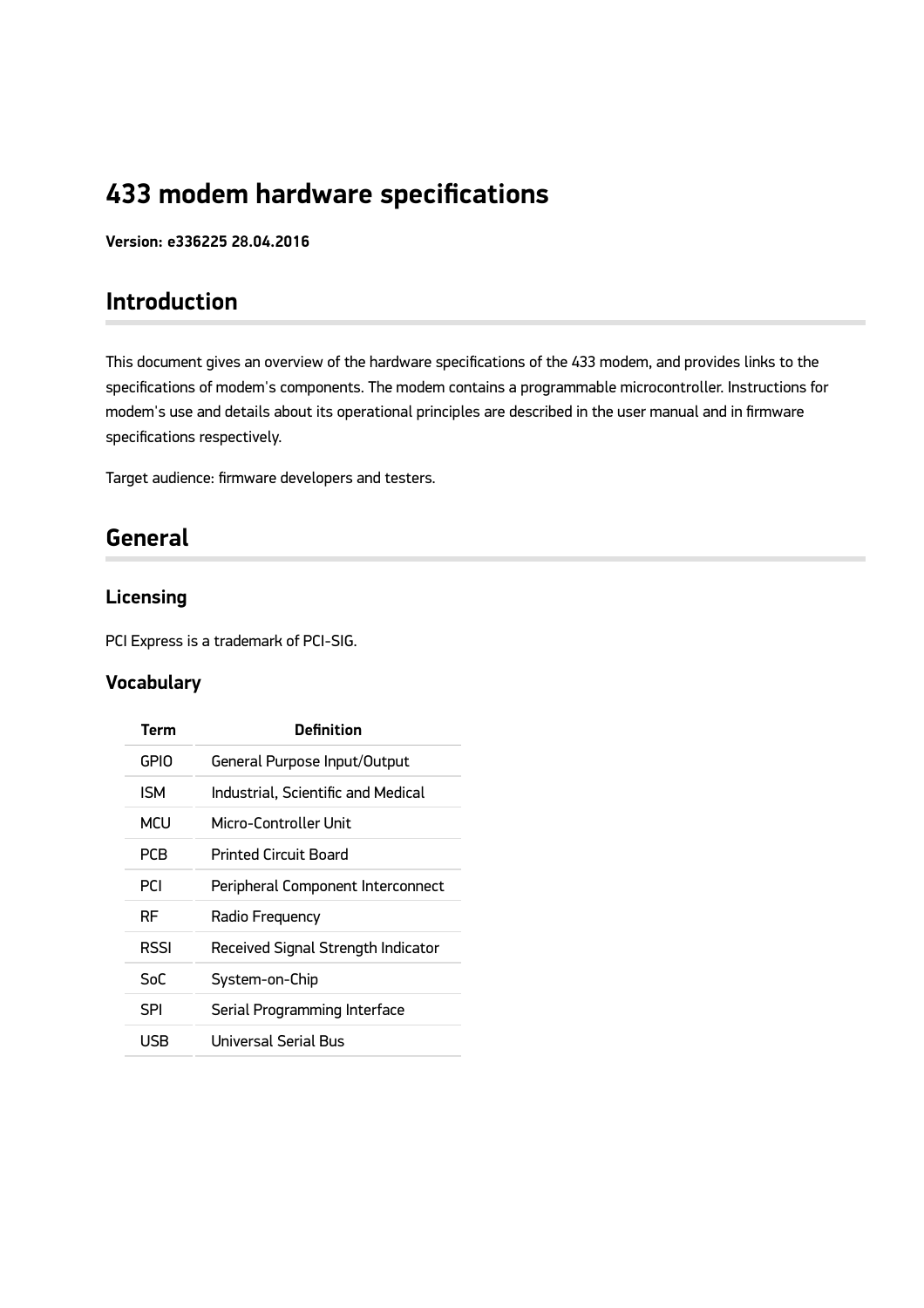## **Product description**

433 modem is an universal programmable radio transceiver for data communication. It can be used to receive data from various sensors and systems that operate on the 433 MHz ISM frequency band. The modem is equipped with a mini PCI Express system interface, therefore it can be installed to standard personal computers or network devices.

The modem has been equipped with an open-source bootloader to allow the user to develop customised firmware. The SoC transceiver and micro-controller provide a well documented and standardised method for modem firmware development. Boot mode selector makes it possible to update firmware via bootloader's upgrade mode.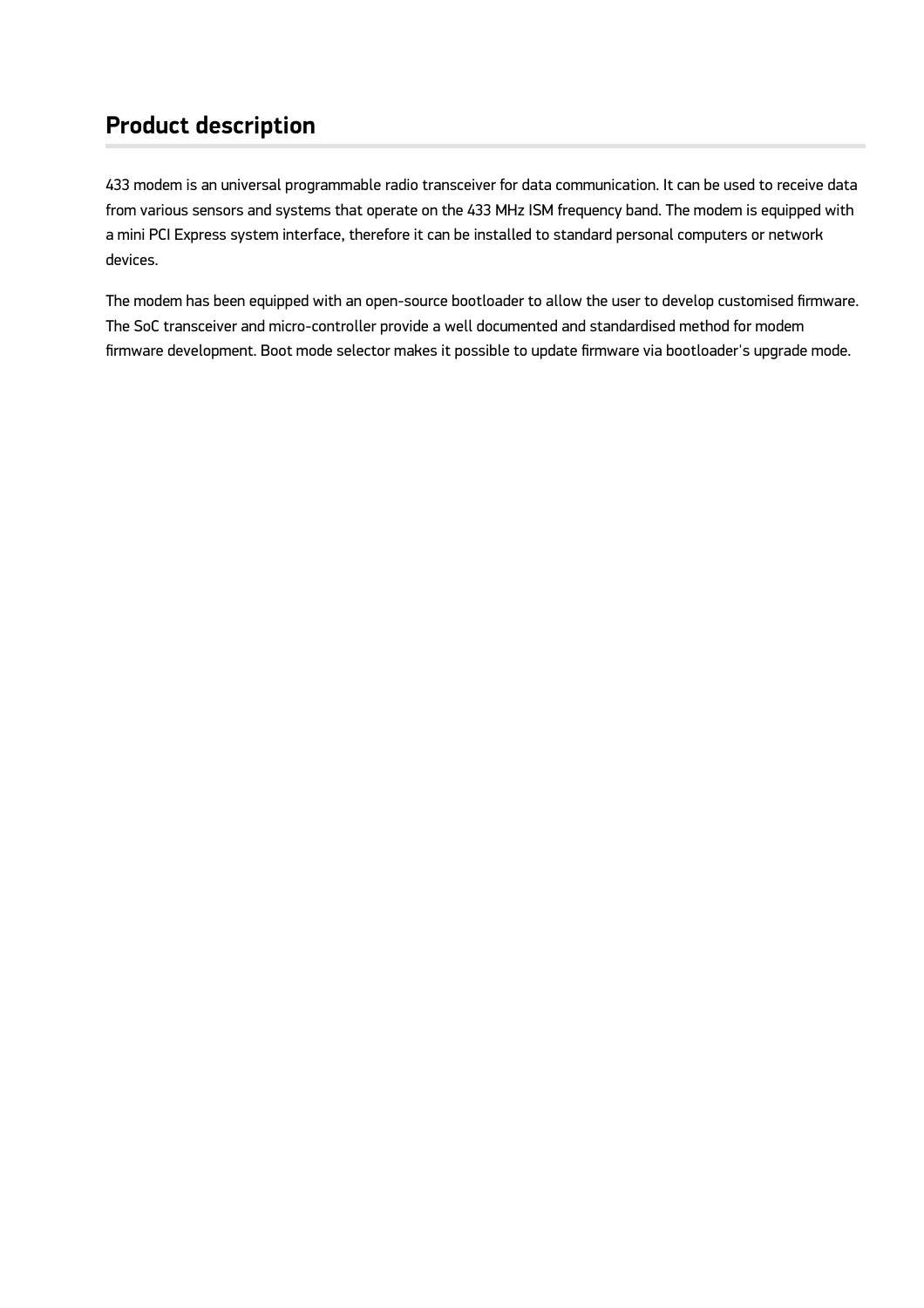The block diagram represents all the key components and interfaces with their locations in PCB. Modem form factor is in accordance with PCI Express Mini Card Electromechanical Specification's revision 1.0.

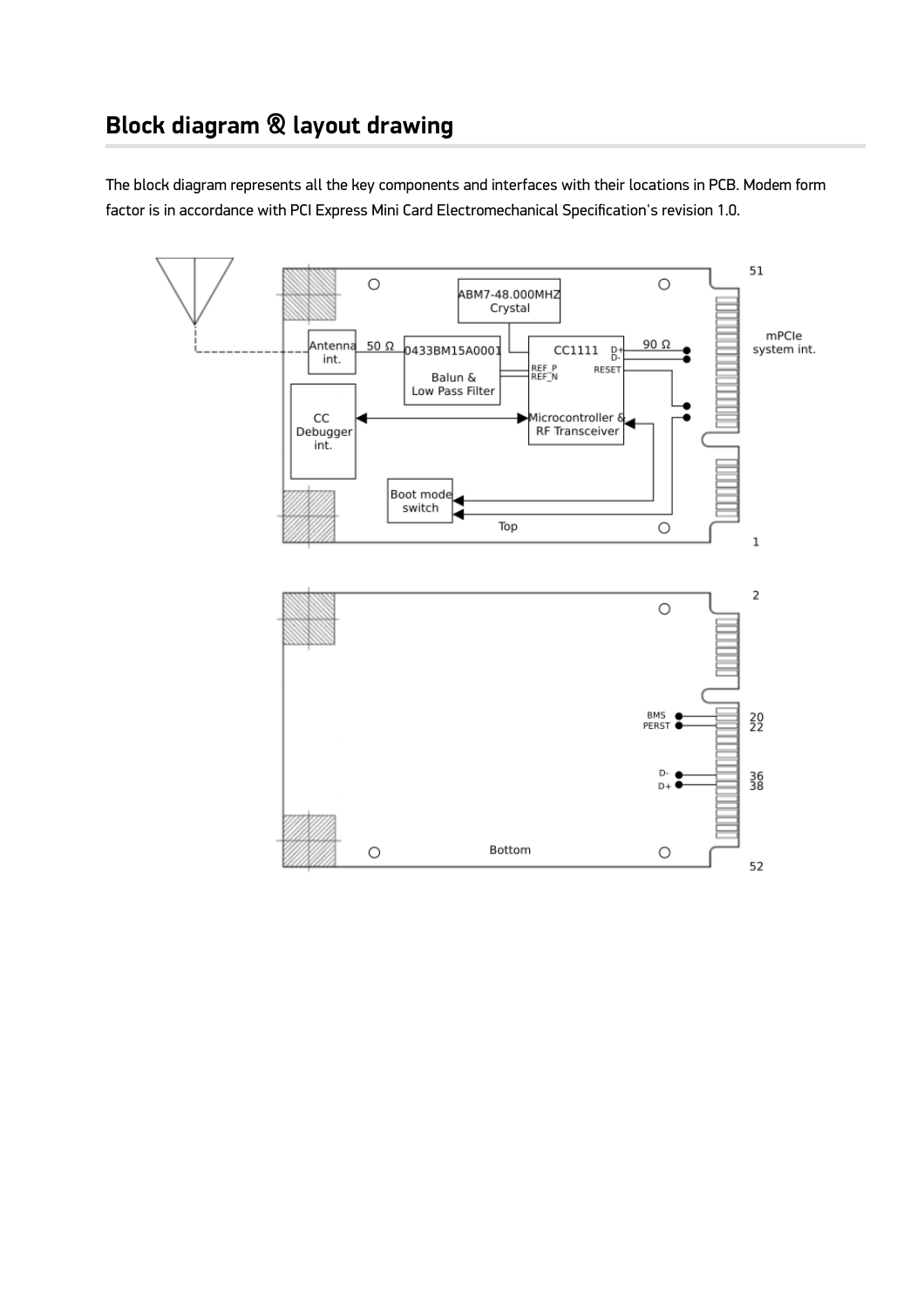# **Key components**

| <b>Component</b>                    | Model                          | <b>Description</b>                                                                             |
|-------------------------------------|--------------------------------|------------------------------------------------------------------------------------------------|
| Transceiver and<br>micro-controller | CC1111F32RSP                   | Low-Power SoC with MCU, Memory, Sub-1 GHz RF<br>Transceiver and USB Controller                 |
| RF filter and balun                 | 0433BM15A0001                  | 433 MHz Impedance Matched/Balun/LPF Integrated<br>Component for Texas Instruments transceivers |
| Crystal                             | ABM7-<br>48.000MHZ-D2Y-<br>F-T | 48 MHz, load capacitance 18 pF, frequency stability 30<br>ppm, frequency tolerance 20 ppm      |
| U.FL male<br>connector              | U.FL-R-SMT01                   | Surface mounted U.FL receptacle                                                                |
| Slide switch                        | AYZ0103AGRLC                   | Surface mounted 3 position slide switch                                                        |

# **Technical parameters**

| <b>Parameter</b>          | Value                                   |
|---------------------------|-----------------------------------------|
| <b>Transceiver</b>        |                                         |
| Frequency band            | 433,050 - 434,790 MHz                   |
| RF output power           | Programmable up to +10 dBm              |
| Frequency error           | 11,01 kHz (When temperature is nominal) |
| Channel spacing           | Programmable                            |
| RX filter bandwidth       | Programmable                            |
| Receiver sensitivity      | -101 dBm (at 1,2 kBaud)                 |
| Supported modulations     | 2-FSK/GFSK, MSK, OOK, ASK               |
| Data rate                 | Programmable up to 500 kBaud            |
| <b>RSSI</b>               | Digital                                 |
| <b>Spurious Emissions</b> | (Highest radiated emissions)            |
| 2167 MHz                  | -34,86 dBm                              |
| 3034 MHz                  | -30,64 dBm                              |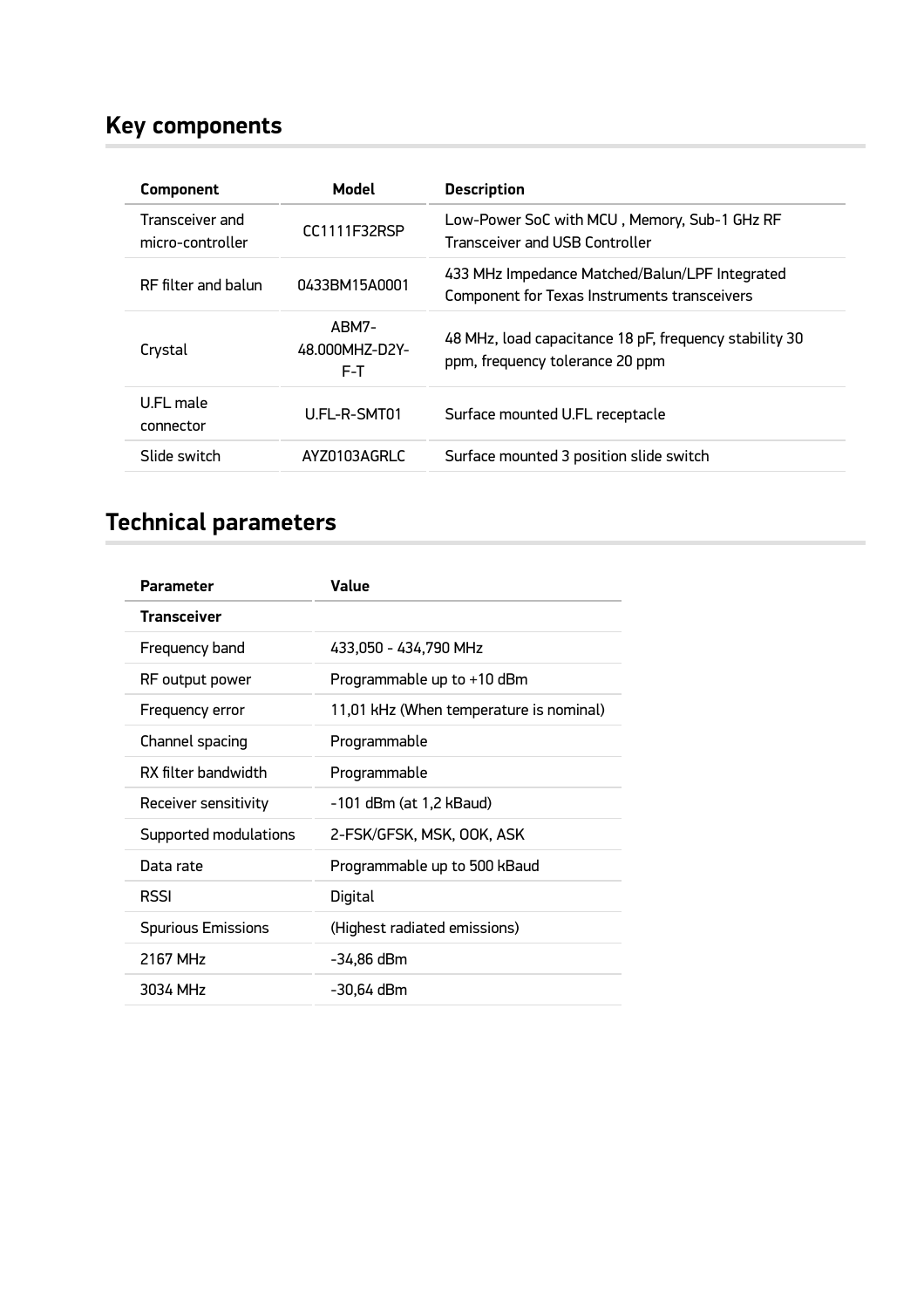| <b>Parameter</b>                    | <b>Value</b>                                            |
|-------------------------------------|---------------------------------------------------------|
| <b>Balun/Filter</b>                 |                                                         |
| Insertion loss                      | 1,9 dB max                                              |
| Return loss                         | 9,5 dB min                                              |
| Input power                         | 1 W max                                                 |
| Unbalanced impedance                | 50 $\Omega$                                             |
| Micro-controller unit               |                                                         |
|                                     | Low power 8051 micro-controller core                    |
|                                     | 32 KB in-system programmable flash and 4 KB RAM         |
|                                     | Full-Speed USB Controller with 1 KB FIFO                |
| <b>Interfaces</b>                   |                                                         |
|                                     | mPCIe system interface for host communications          |
|                                     | Antenna (RF) interface for external antenna             |
|                                     | CC Debugger interface for firmware debugging and deploy |
|                                     | Boot mode selector (BMS) switch                         |
| <b>Electrical power</b>             |                                                         |
| Operating voltage                   | 3,0 V to 3,6 V                                          |
| Maximum current                     | 40 mA                                                   |
| <b>Dimensions</b>                   |                                                         |
| Width                               | 30,00 mm                                                |
| Height                              | 2,50 mm                                                 |
| Depth                               | 50,95 mm                                                |
| Weight                              | 4,6 gram                                                |
| <b>Operating climate conditions</b> |                                                         |
| Temperature                         | -10 to +60 degrees Celsius                              |
| Humidity                            | 20 to 80 % RH                                           |
| <b>Storage climate conditions</b>   |                                                         |
| Temperature                         | -40 to +90 degrees Celsius                              |
| Humidity                            | 20 to 80 % RH                                           |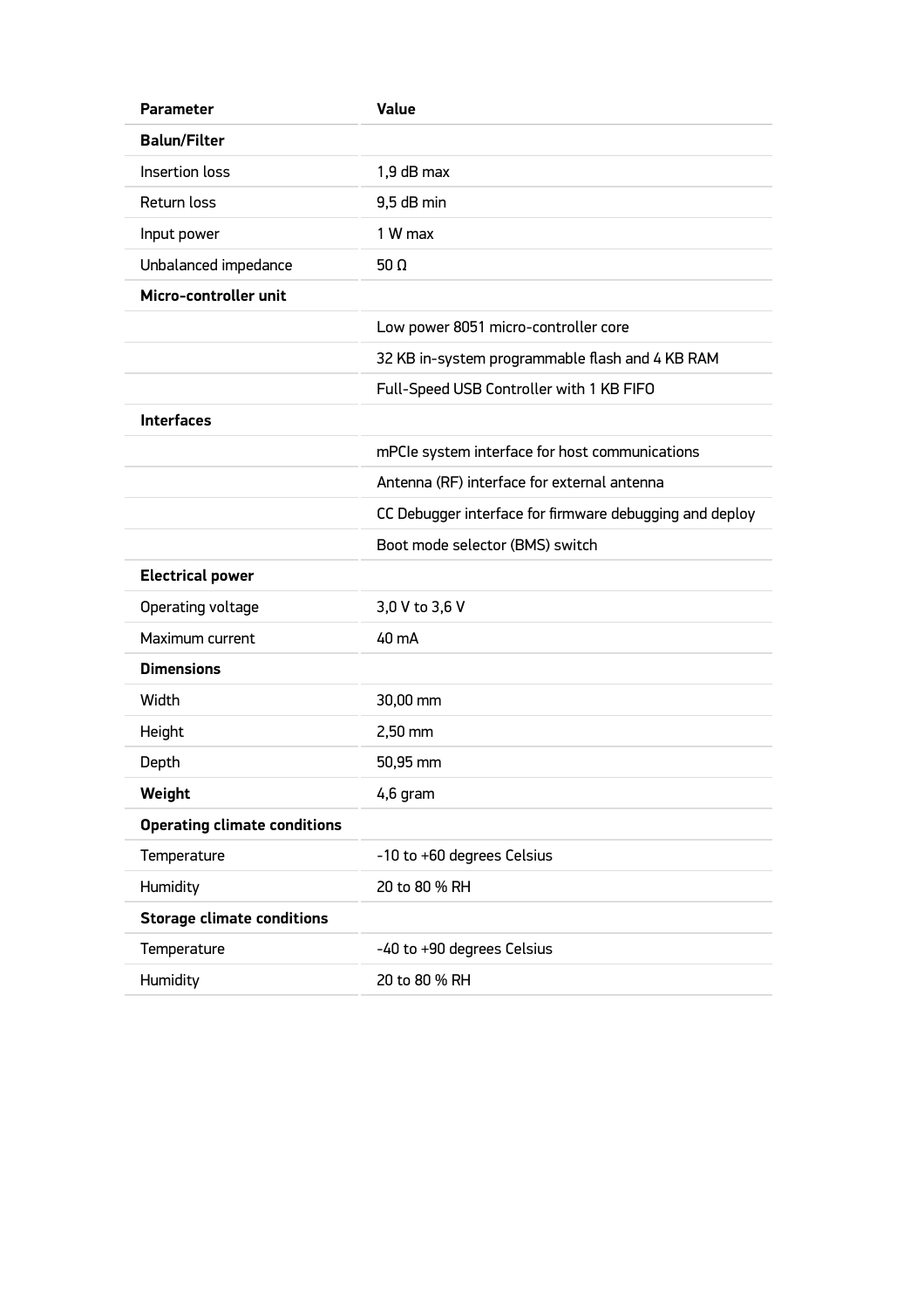## **Interfaces**

## **mPCIe system interface**

### **Description**

| <b>Connector type</b>      | Mini PCI Express connector |
|----------------------------|----------------------------|
| <b>Communications type</b> | USB.                       |

#### **Pinout**

| Pin | <b>Signal/Description</b>     |
|-----|-------------------------------|
| 2   | 3,3V                          |
| 4   | <b>GND</b>                    |
| 9   | <b>GND</b>                    |
| 15  | <b>GND</b>                    |
| 18  | <b>GND</b>                    |
| 21  | <b>GND</b>                    |
| 20  | W_DISABLE# (Boot mode select) |
| 22  | PERST#                        |
| 26  | <b>GND</b>                    |
| 27  | <b>GND</b>                    |
| 29  | <b>GND</b>                    |
| 34  | <b>GND</b>                    |
| 35  | <b>GND</b>                    |
| 36  | D-                            |
| 38  | D+                            |
| 40  | <b>GND</b>                    |
| 50  | <b>GND</b>                    |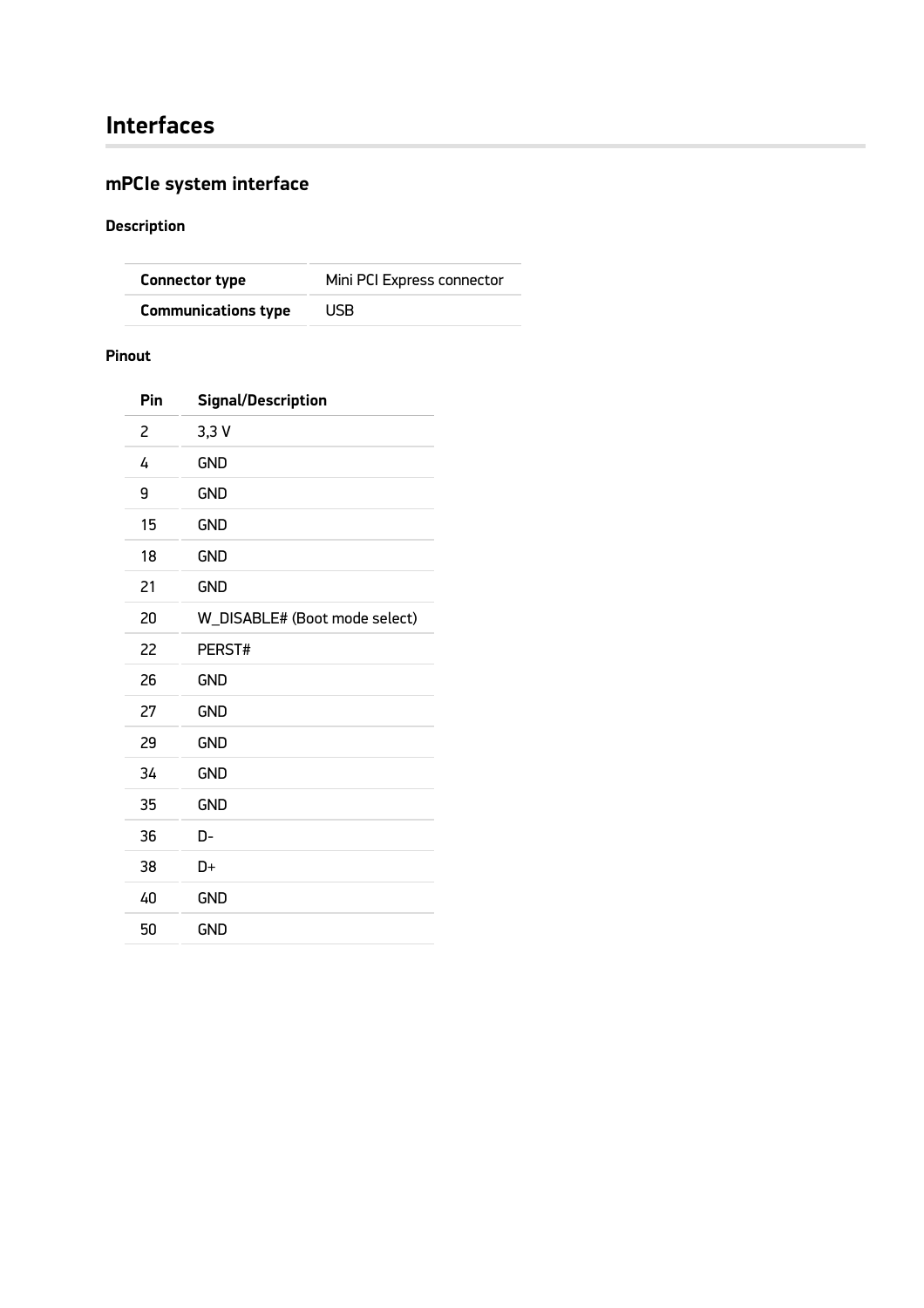## **Antenna (RF) interface**

#### **Description**

| Hirose U.FL coaxial |
|---------------------|
| 50 O                |
|                     |

#### **Pinout**

| Pin                    | <b>Signal/Description</b> |
|------------------------|---------------------------|
| Inner Conductor        | Signal                    |
| <b>Outer Conductor</b> | Ground                    |

### **CC Debugger interface**

#### **Description**

| <b>Connector type</b>      | Tag-Connect's TC2050-IDC |
|----------------------------|--------------------------|
| <b>Communications type</b> | SPI or GPIO, Debug       |

#### **Pinout**

| Pin | <b>Signal/Description</b> |
|-----|---------------------------|
| 1   | GND                       |
| 2   | 3,3 V (Voltage sense)     |
| 3   | Debug CLK                 |
| 4   | Debug DAT                 |
| 5   | P1_4 (SS)                 |
| 6   | P1 5 (SCLK)               |
| 7   | <b>RESET</b>              |
| 8   | P1 6 (MOSI)               |
| 9   | 3,3 V (Voltage supply)    |
| 10  | P1 7 (MISO)               |

#### **Boot mode selector switch**

A switch with three positions to select boot mode (user code execution).

| <b>Switch position</b> | <b>Signal/Description</b>                            |
|------------------------|------------------------------------------------------|
|                        | Transceiver P1_2 connected to GND                    |
|                        | Open (User code is executed immediately)             |
|                        | Transceiver P1_2 connected to mPCIe connector pin 20 |
|                        |                                                      |